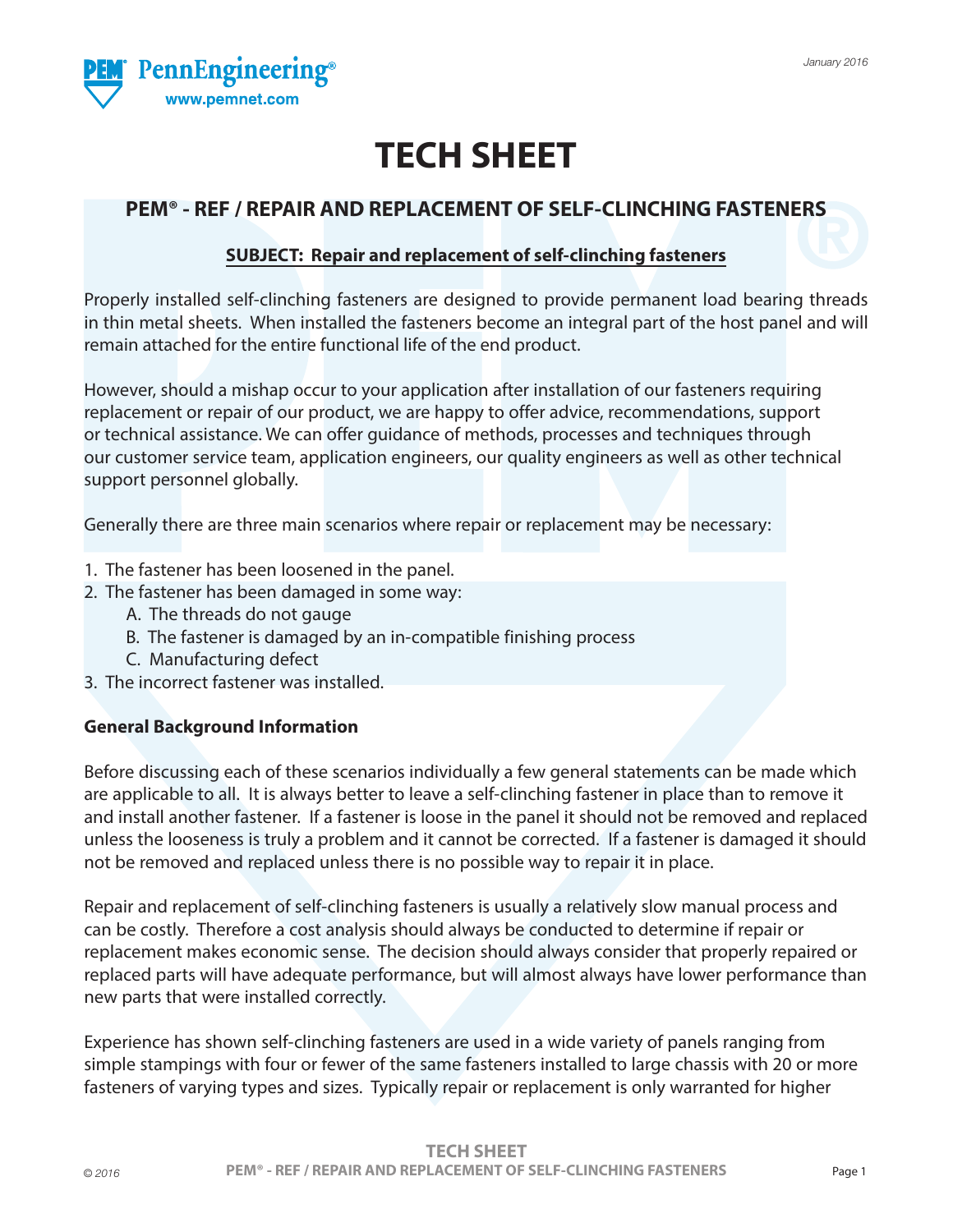

cost panels. It may also be warranted if the problem is not discovered until a simple panel has been assembled into a larger and more expensive unit

Testing implies that there is a defined requirement for clinch performance. Catalog values of pushout and torque-out certainly can be used as the requirement, but may not be achievable in these situations. It may be beneficial to define "adequate performance" based on known parameters of the application. For example, if mating hardware will be installed manually, 100 pounds of push-out or less may be adequate because most workers cannot apply more force than that. If the tightening torque is known to be 10 N•m, 7 N•m of torque-out may be adequate because the fastener will never see more than 70% of the tightening torque (the remainder goes to friction at the face of the turning member.)

### **Fastener Loose in Panel** –

Loose fasteners are usually detected either because they can be wiggled by hand or because they make a different sound when struck. **It is important to note that a fastener detected as loose may still have very good clinch performance**. In this case, the first response should be to test clinch feature strength by push-out and torque-out. If clinch performance meets requirements, no corrective action may be required for nuts and studs. These fastener types will be pulled in tighter to the sheet when torque is applied to the mating hardware.

If the performance does not meet requirements or if the fastener in question is a standoff (which will not be pulled tighter) then the loose condition should be corrected following the steps below.

There are four common causes of loose fasteners:

- **1. Fastener was not properly (fully) installed**. Most PEM® brand self-clinching fasteners include a positive stop feature that allows visual confirmation of a successful installation. Consult the proper PEM product bulletin for correct installation procedure.
- **2. Fastener was loosened by mechanical damage from panel handling after installation**. Long studs and long standoffs are most vulnerable to this type of damage because an impact force applied at the end of a long part applies a large moment to the clinch feature. This type of damage is best detected by examining the parts under lower power magnification (4 or 5X). Look for marks that may indicate contact force. The prognosis for this type of damage depends on the type and severity of the damage.
- **3. The panel was exposed to extreme temperatures after the fasteners were installed**. Temperature exposure causes differential thermal expansion which may slightly loosen the fasteners. The process temperatures after installation should be reviewed to determine if they could have caused loosening. Typically exposures to temperature variations over 300˚ F (150˚ C) are required to cause any detectable loosening. Fasteners loosened this way usually maintain their clinch performance.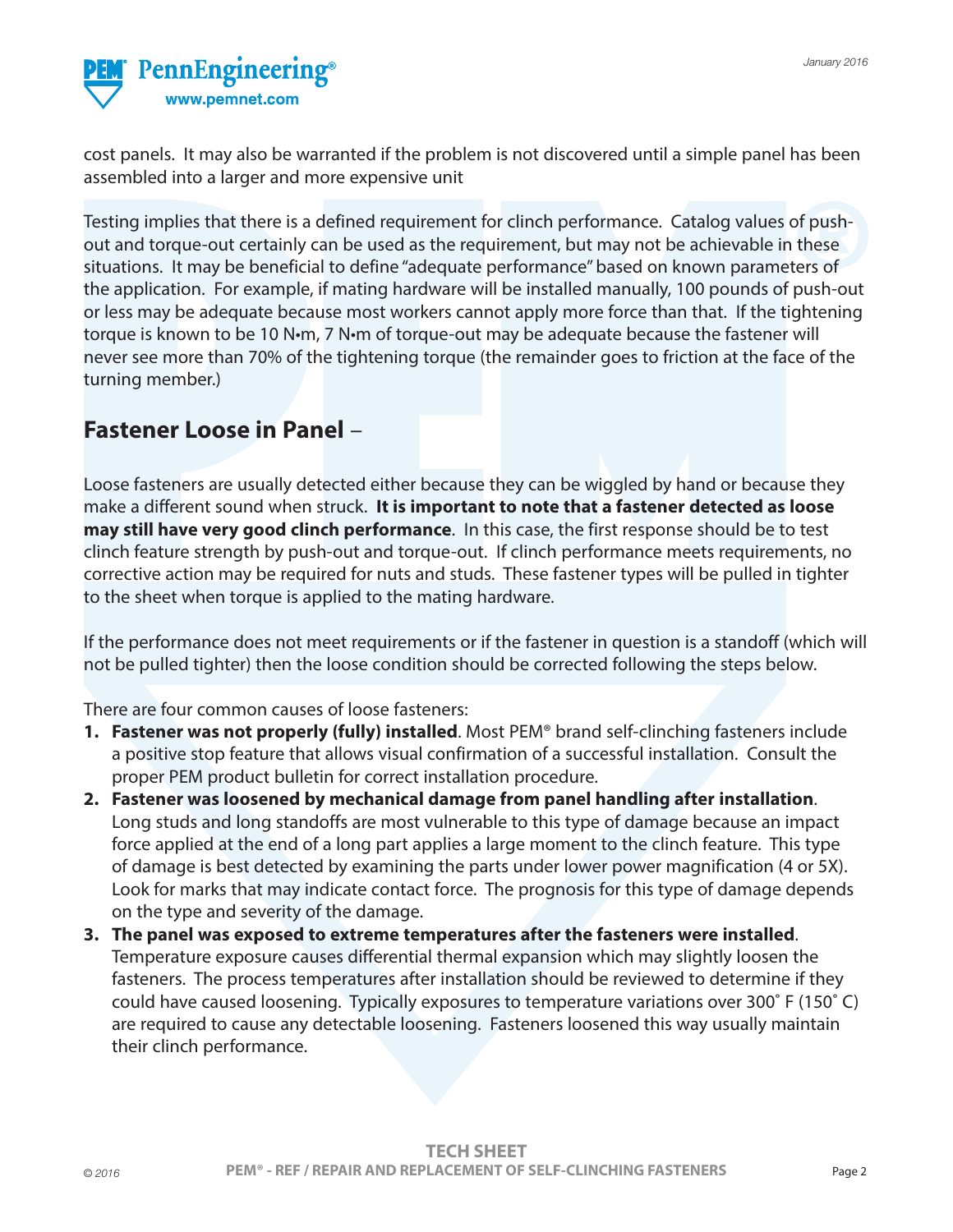

**4. The panel is harder than what is recommended in the literature for that particular fastener.** Self-clinching fasteners need to be a certain amount harder than the panel in order to clinch properly. All catalog bulletins list maximum hardness, so this can easily be confirmed by measuring actual panel hardness and verifying the fastener type. If the wrong fastener was used the over-installation techniques listed below may work, but it might also be an indication that replacement should be considered. This issue comes up on occasion when the user attempts to (incorrectly) install 300 Series stainless fasteners into a 300 Series stainless panel. To find the correct fasteners for this application PEM Bulletin SS should be consulted.

#### **Fastener not fully installed – Solution**

If the fasteners are not fully installed the installation should be repeated until visual confirmation is achieved. The fasteners can then be re-tested. If the assembly is not press accessible, and the thread size is large enough, it may be possible to use a rotary adaptor to pull them into the sheet. See **Table I** for rotary adaptor limitations.

If the fastener is loose but appears fully installed then an attempt should be made to displace more panel material into the undercut of the clinch profile. This can be tried either by over-installing or by using a raised ring anvil.

**Over-installing** can only be done when the panel thickness exceeds the specified minimum by at least the over-install distance and when the fastener will not be damaged by the required force. Depth of over-install will need to be determined experimentally but typically will be in the area of .002" to .005" (.05 to .125 mm). A sectioned view of an over-installed S type nut is shown in **Figure 1a**. Note that extra material is displaced by embedding a portion of the head into the panel. This does not require special tooling, but requires high force. This method risks head compression which can cause tight threads for S type nuts.

**Table I - Force capacity of rotary adapters for repair/replace**

| <b>Thread</b><br>Size <sup>(1)</sup> | <b>Rotary Adapter</b><br><b>Part Number</b> | Max. Force<br>Capacity <sup>(2)</sup> |
|--------------------------------------|---------------------------------------------|---------------------------------------|
| 032                                  | TH-032                                      | 2,880 lbs                             |
| 0420                                 | TH-0420                                     | 4,580 lbs                             |
| 0518                                 | TH-0518                                     | 7,550 lbs                             |
| 0616                                 | TH-0616                                     | 11,160 lbs                            |
| 0813                                 | TH-0813                                     | 20,400 lbs                            |
| M <sub>5</sub>                       | TH-M5                                       | 13.8 kN                               |
| M6                                   | TH-M6                                       | 19.6 kN                               |
| M8                                   | TH-M8                                       | 35.7 kN                               |
| M10                                  | <b>TH-M10</b>                               | 56.5 kN                               |

*(1) Rotary adapters are not practical in thread sizes smaller than #10/M5. Thread sizes larger than 1/2"/M10 are possible, but are not currently defined.*

*(2) Rotary adapters can only be used in applications where the required installation force is less than values in this column.*

A sectioned view of an over-installed non flush-head stud is shown in **Figure 1b**. Again, no special

tooling is required and the additional displacement is achieved by embedding a portion of the head into the panel.

| <b>Figure 1a</b> |       |
|------------------|-------|
|                  | TЕTTI |

*Over-installed type S nut, if anvil with nest is used, nest depth must be less than head height (catalog T dimension) minus depth of over-installation.*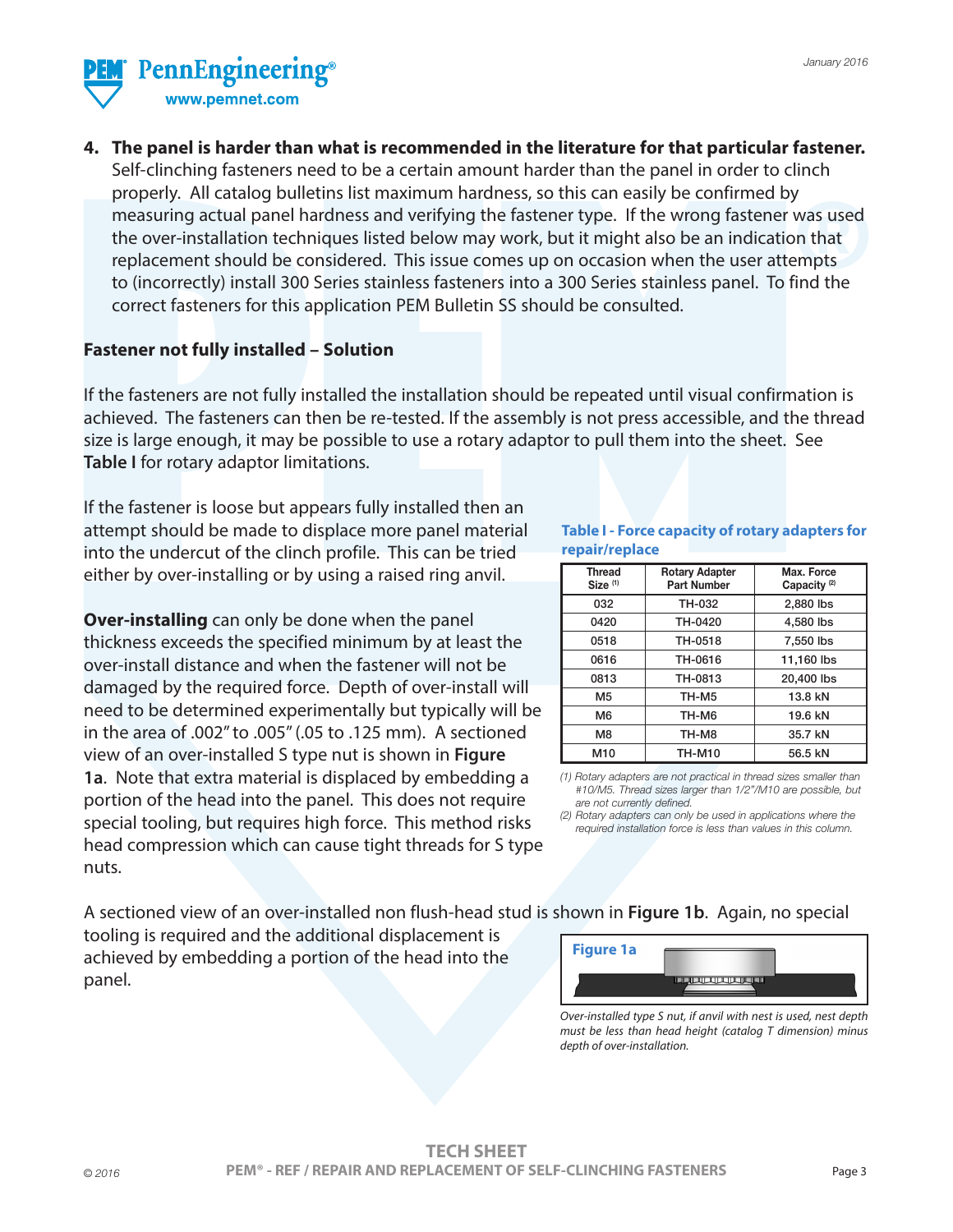

A sectioned view of an over-installed flush-head stud is shown in **Figure 1c** and a standoff is shown in **Figure 1d**. Note that for flush head studs and standoffs special contact tooling is required and rules for sizing that tooling are given in the captions. For these styles extra panel material is displaced by the contact tooling.







*Over-installed standoff, requires special punch with diameter equal to the nominal across points dimension of the hex or knurled head.*

*Over-installed non-flush head stud, if punch with nest is used, nest depth must be less than head height (catalog T dimension) minus depth of overinstallation.*

*Over-installed flush head stud, requires special punch with diameter equal to max head diameter.*

The **raised ring anvil technique** is illustrated in **Figure 2a** for type S clinch nuts and similar designs. **Figures 2b** and **2c** illustrate the raised ring anvil for studs and standoffs. The effectiveness of a raised ring anvil is limited in thicker panels. As a rule of thumb for S type nuts and standoffs raised ring anvils have little or no effect if the actual panel thickness is over 1.5 times the minimum panel thickness specified for the fastener. For studs, raised ring anvils can be effective for increasing pushout in thick panel because they can displace material into the threads.



*Raised ring anvil for type S nut, dimensions of raised ring vary by application and may need to be determined experimentally.*



*Raised ring anvil for stud, dimensions of raised ring vary by application and may need to be determined experimentally. Chamfered anvil shown, but thicker sheet applications should not use a chamfer.*



*Raised ring anvil for standoff, dimensions of raised ring vary by application and may need to be determined experimentally. Anvil without chamfer shown, but thinner sheet applications may require a chamfer.*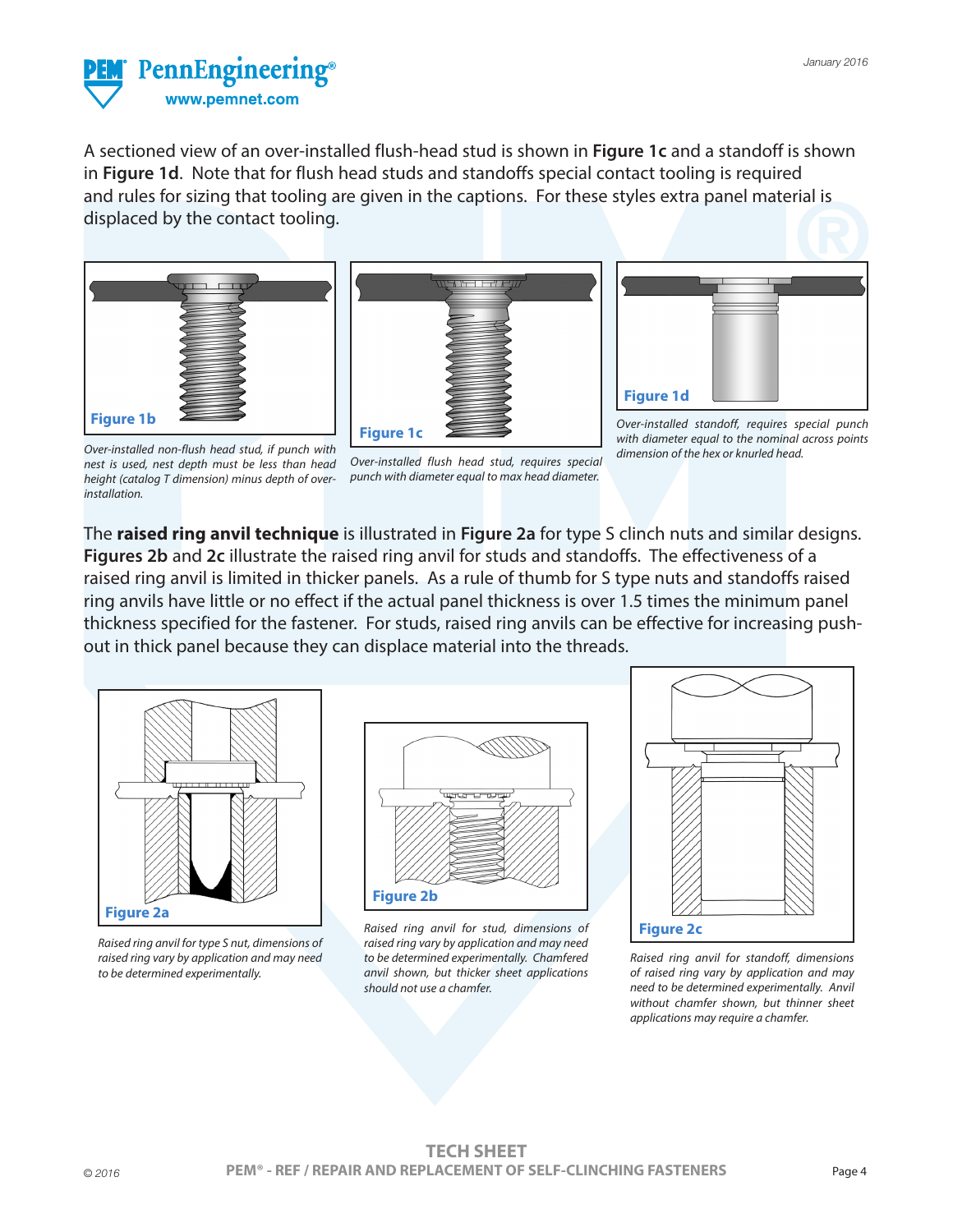

If these techniques do not adequately improve clinch performance, then replacement should be considered. Guidelines for replacement are the same for loose fasteners and for damaged fasteners and are given below.

## **Damaged Fasteners**

First, we must say again that it is always better to leave a self-clinching fastener in place than to remove it and install another fastener. Of course the reasons for the problem should be identified and corrected before proceeding with any further installations Three categories of fastener damage are covered here.

#### **Installed Fastener Threads Not Gaugeable** –

Some common causes of threads not gaging and how to detect them are as follows:

- 1. Tight threads in nuts caused by head compression from excessive installation force. This can be identified by one of the following conditions:
	- A. A Go threaded plug gage will enter from either end but will tighten up before going all the way through
	- B. The head height of an installed part is less that head height of the same part that is uninstalled.
	- C. The head diameter of the installed part is greater than the head diameter of the same part uninstalled.
- 2. Damaged threads in studs can be caused by improper clearance within the installation anvil hole. This type of damage is best detected by examining the threads (under low power magnification) for wipe marks in the axial direction.
- 3. Oversized external threads or undersized internal threads cause by re-plating after fastener installation. If this cause is suspected, plating thickness on the fasteners should be measured by an appropriate method. Threads on standard fasteners are sized to accept a maximum of .0004 inch (10 microns) of plating. If the plating measures thicker it is likely the cause.

If the fastener material is soft enough and the panel is hard enough to give high torque-out resistance, it may be possible to repair a thread in place. In practice it is easier to access a nut with a tap than it is to access a stud with a threading die. Since it is more common, we will address the former in detail here. However, external thread repair is also possible using these general rules and a threading die.

To repair threads two torque relationships must exist:

- 1. The **torque required to tap** the nut must be less than the **breaking strength of the tap**.
- 2. The **torque required to tap** must be less than the **torque-out strength**.

The **three torque values above** can all be determined experimentally. If the original experiment results in tap breakage or nut spinning the following methods can be used to adjust these three torque values and potentially achieve success.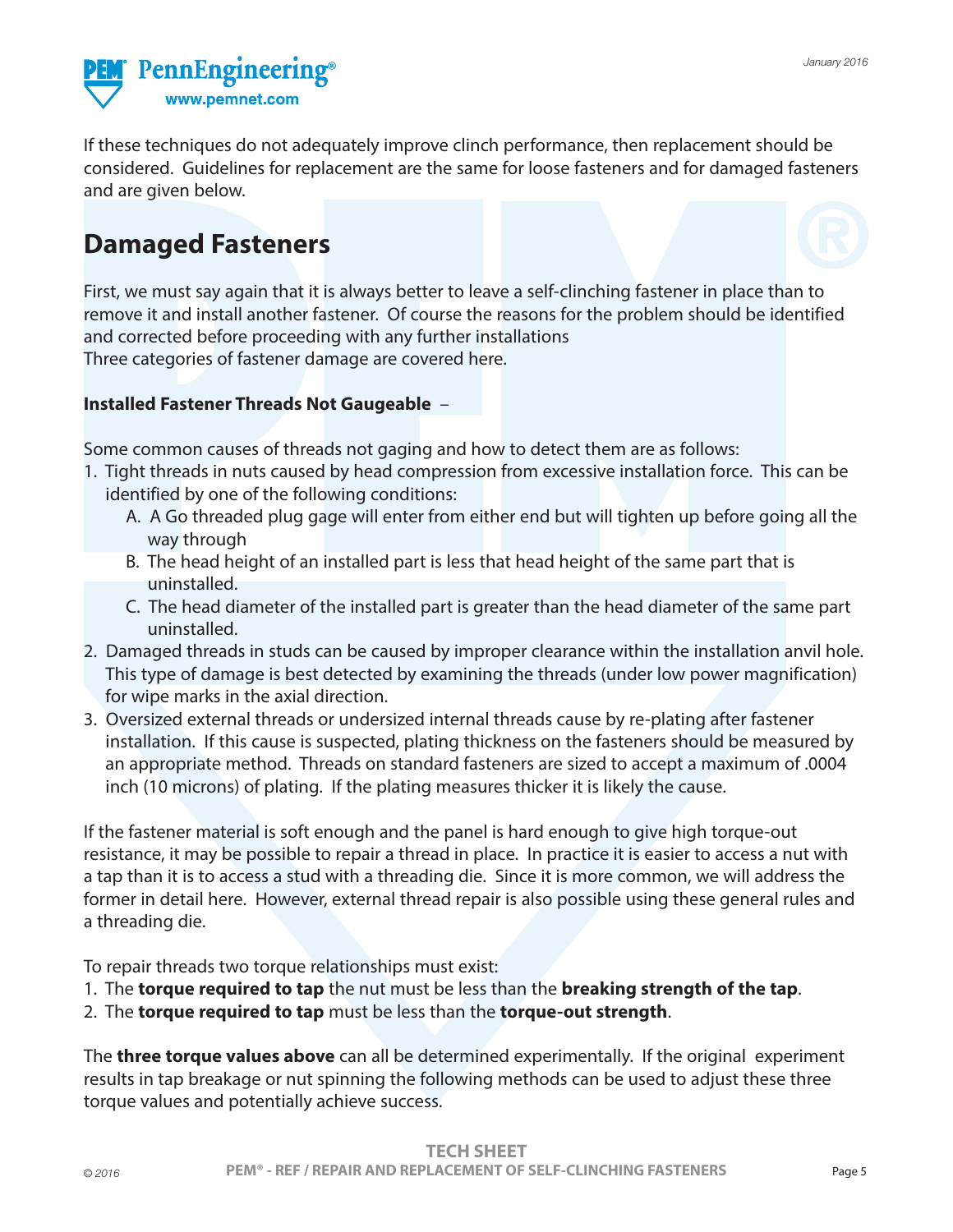

- 1. Tapping torque can be reduced in the following ways:
	- A. Use a tap with lowest PD that will produce a gaugeable thread, typically this will be an H2 or H1 limit or possibly an L1 limit. In some cases a gaugeable thread may not be required as long as the mating thread enters freely.
	- B. Use a tap with more flutes to reduce chip load.
	- C. Use a taper style tap with 5 to 8 threads chamfered to reduce chip load.
	- D. Apply a lubricant to the tap and/or threads.
	- E. Anneal the fastener to reduce its hardness this is only practical for un-plated steel or stainless steel and the annealing cycle for the fastener must also be compatible with the panel.
- 2. Tap breaking strength can be increased by having the tap manufacturer use a stronger tool steel and/or use a larger minor diameter.
- 3. Fastener torque-out may be able to be increased by intentionally over installing as described above, but this adds repair cost and is rarely justifiable.

Fastener material has a strong influence on tapping torque. Unfortunately most steel clinch fasteners are heat treated and thread repair is difficult or impossible. Chances are much better with aluminum or 300 series stainless steel fasteners.

Re-tapping plated steel parts will remove the plating from the threads making them susceptible to corrosion. This may be okay if the mating threads have a sacrificial plating such as zinc because that plating will provide some protection to the bare threads of the repaired fastener.

When thread repair is not possible the only options are to scrap or replace following the replacement guidelines on page 7.

#### **Fastener Damaged by an Incompatible Finishing Process**

PennEngineering provides detailed guidance on finishing sheet metal assemblies after self-clinching fasteners have been installed in a Tech Sheet available at the following link. www.pemnet.com/design\_info/techsheets/Surface\_Finish.pdf

However, if these recommendations are not followed, fasteners can be damaged. Repair options depend on the severity of the damage. If steel fasteners are installed in an aluminum panel and the assembly is anodized, fastener damage will be severe and the only potential repair option is to remove and replace the fastener. At the other end of the damage spectrum if installed stainless fasteners are discolored by a passivation process that was not compatible with the fastener alloy, repair may be possible by using a passivation process compatible with both the fastener alloy and the panel alloy.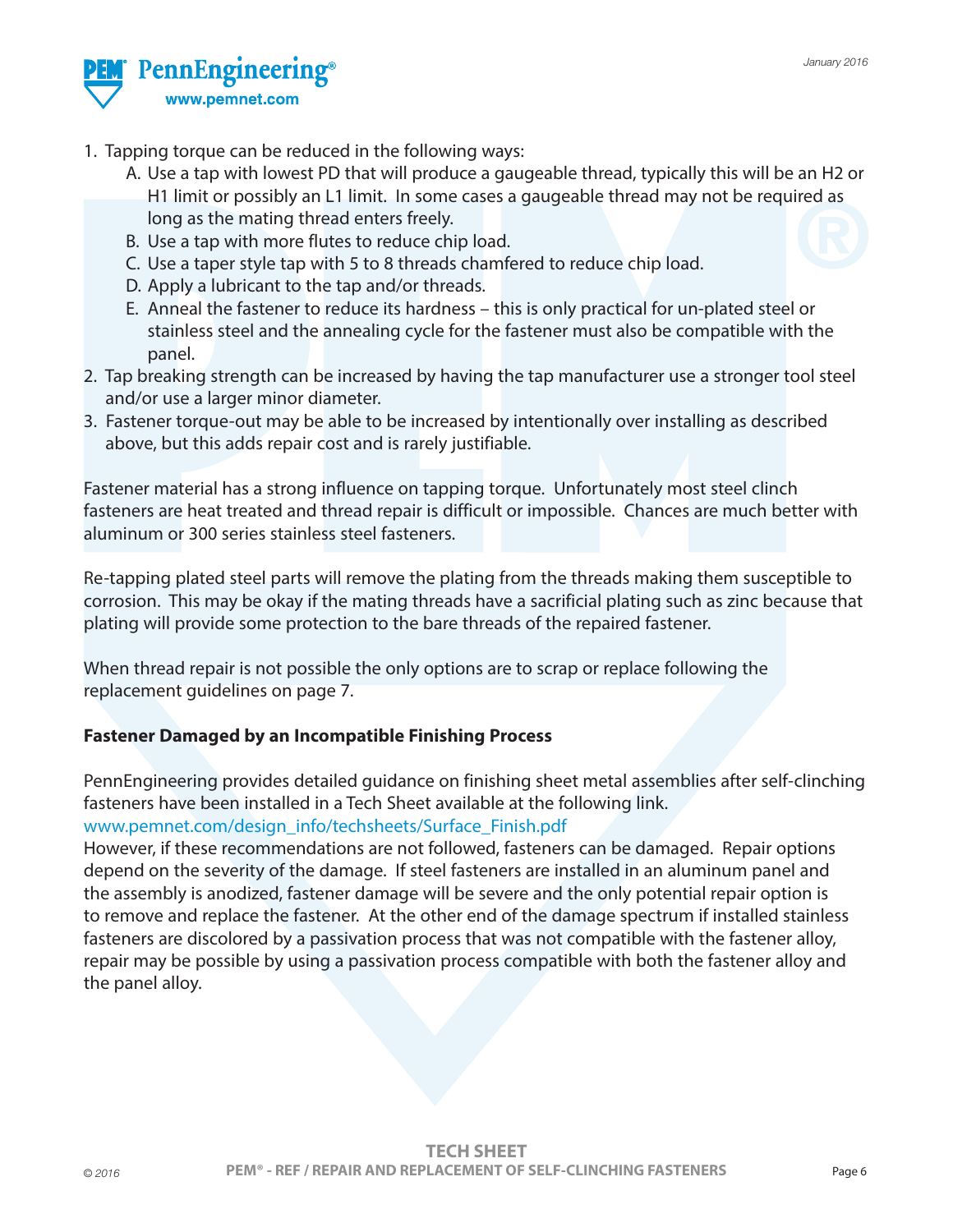

#### **Wrong Fastener Installed** –

This category includes items such as the following:

- 1. A nut with unified threads being installed instead of the same body size nut with metric threads
- 2. The wrong length of stud or standoff installed
- 3. Non-locking type FEX installed when locking type FE was specified

For these types of errors there is no repair possible and the only options are to scrap or replace following the replacement guidelines on page 7.

### **Clinch Fastener Replacement Guidelines** –

#### **When replacement of a clinch fastener is the only remaining option:**

The first step is to remove the existing fastener from the panel. Removal is best accomplished with a set-up similar to that used to test clinch feature push-out strength. This is shown in Figures 2 and 3 on page 3 of the TechSheet on testing clinch performance at the link below. http://www.pemnet.com/design\_info/techsheets/Testing\_Clinch\_Performance.pdf

Support bushing configuration and means of applying load to the thread may need to be configured differently to accommodate the shape of the panel. Keep in mind that the fastener is being removed so that a replacement fastener can be installed and therefore the significantly higher installation force will also need to be applied to the fastener and the panel adequately supported. In some cases the panel shape may not allow the access needed for removal and replacement. In those situations repair may not be possible. If panel shape allows adequate access, start by removing several fasteners and observe whether a ring of panel material is present in the undercut.

If no ring is present, there is a reasonable chance of success installing the same part number in the hole. It may however be technically more desirable to install a different sized part.

If a ring is present, panel material has been removed and installing the same part is not likely to be successful. When this is the case, there are two options. First, it may be possible to use a longer shank or larger body size clinch fastener as discussed in the section below. Second, if the application is for a nut and does not require the fastener to be sub flush on the shank side, an Atlas brand blind threaded insert should be considered. Similarly if the application is for a stud and can accommodate a thin head on the thread side and a taller head on the head side, an Atlas brand blind stud should be considered. Atlas hole sizes and part styles are included in Table III. Keep in mind that unlike clinch fasteners which typically require only a minimum sheet thickness, Atlas brand blind fasteners typically specify a grip range. Parts must be chosen so that the panel thickness is within the listed grip range. Grip ranges are not included in Table III.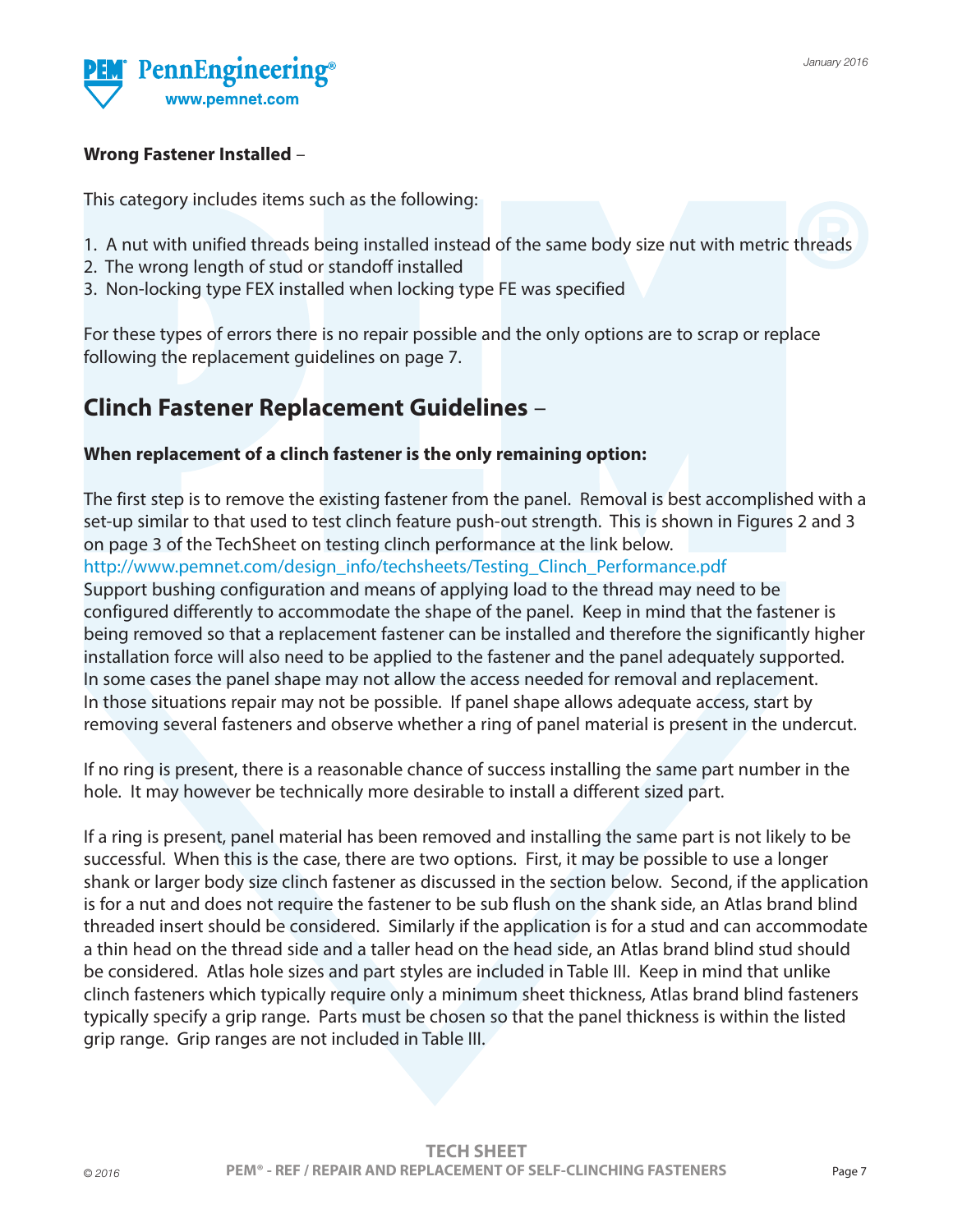

#### **The following section gives some guidelines on using different part numbers for replacement.**

The best choice to replace a type S clinch nut is to use a longer shank length if the minimum sheet thickness is within specification. The longer shank will provide a larger displacer and therefore move more panel material into the undercut than the previous fastener.

The next choice in this situation is to use a larger body part with the same thread size. In some cases a larger body part is available in the same part series. In other cases a different fastener type may have to be used.

| <b>Type</b>       | <b>Possible Replacement Part Number</b>                                    |
|-------------------|----------------------------------------------------------------------------|
| AS, AC            | No replacement type                                                        |
| B, BS             | See Type S for non-blind options                                           |
| <b>CLA</b>        | See Table III                                                              |
| <b>CLS</b>        | See Type S                                                                 |
| <b>DSOS</b>       | SO or SOS head is larger across hex points                                 |
| F                 | See Table III                                                              |
| FE. FEO           | PLC or LKS is most cases, see Table III                                    |
| FEX, FEOX         | See Table III                                                              |
| FH, FHS           | Type CHC/CFHC uses larger hole, but has lower pull-thru strength           |
| FHL, FHLS         | FH or FHS if centerline-to-edge distance is adequate                       |
| <b>HFH</b>        | HFE has larger rib diameter                                                |
| <b>HFF</b>        | HF109/HFG8 has larger rib diameter                                         |
| <b>HF109/HFG8</b> | No replacement type                                                        |
| LK, LKS, LKA      | PL, PLC in most cases, see Table III                                       |
| PL, PLC           | No replacement type                                                        |
| S                 | CLA for aluminum panel and small thread sizes, also see Table III          |
| SO, SOS, SOA      | Type CSS/CSOS, CSA/CSOA uses larger hole, but has lower pull-thru strength |
| <b>SP</b>         | No replacement type with equivalent hardness and corrosion resistance      |
| TFH, TFHS         | FH or FHS if sheet thickness is adequate                                   |
| <b>TPS</b>        | No replacement type                                                        |
| TSO, TSOS         | SO or SOS has thicker head if sheet thickness is adequate                  |
|                   |                                                                            |

**Table II - Possible replacement types for selected self-clinching fastener types**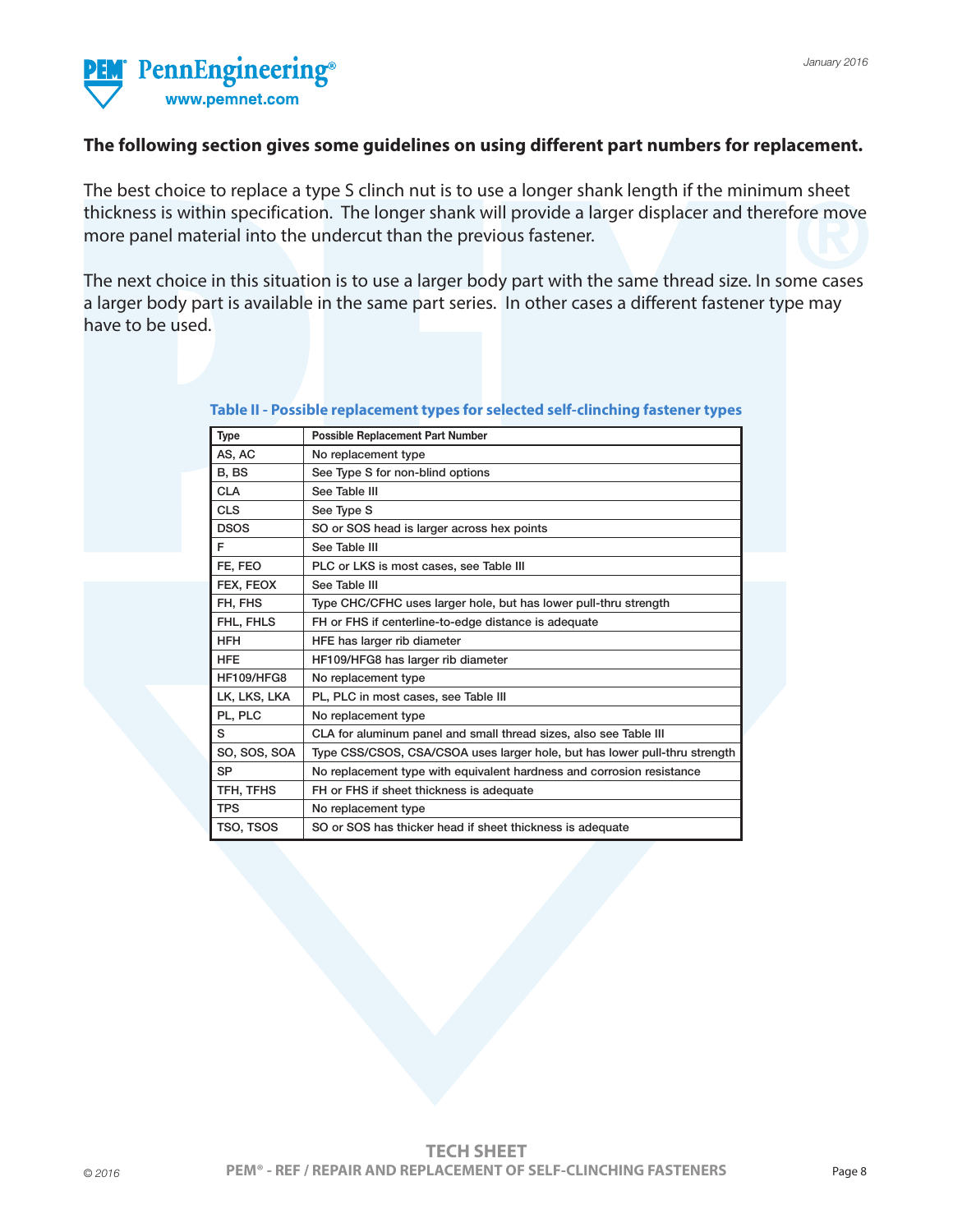

**Thread Nut Nominal Mounting Size Type Hole Diameter (in.)**

 $\begin{array}{|c|c|c|c|c|}\n\hline\n\text{140} & \text{140}\n\hline\n\end{array}$ **KF2** .147 256 CLA .166 S .166 F .172  $LK$  .172 KF2 .166  $S$  .166

 $\begin{array}{|c|c|c|c|c|c|}\n\hline\n\text{F} & \text{F} & \text{I72}\n\hline\n\end{array}$ 440 FE .172 LK .187  $\begin{array}{|c|c|c|c|c|}\n\hline\n\text{N10} & \text{N187}\n\hline\n\end{array}$  $CLA$  .1875 <u>PL . 234</u> SMPS .187 S  $\sim$  1875

<u>CLA .213</u> F  $\qquad$  .213 632 FE .213 <u>Note 213</u> .213  $N10$  .213  $L$ K .219 <u>and AEOS</u> 250  $PL$  .265

 $S$  .213

**CLA** .234 KF2 .250  $N10$  ...  $250$ 832 AEOS .250<br>LK .266  $LK$  .266

F .290 <u>is the set of the set of the set of the set of the set of the set of the set of the set of the set of the set o</u> **PL** .297

 $S$  .250 **KF2** .272  $N10$  .277 AEKS/AELS .281<br>032 FE .290 032 FE .290 <u>is a clear to clear that the contract of the contract of the contract of the contract of the contract of the c</u> <u>AEOS</u> 297 F .312  $L$ K .312 | PL | .312

SMPS .136

SMPS .166<br>F .172

MaxTite® .189<br>CLA .213

AEKS/AELS 266

MaxTite<sup>®</sup> 221<br>CLA 234

AEKS/AELS 266

MaxTite<sup>®</sup> 250<br>S 250

| <b>Thread</b><br><b>Size</b> | <b>Nut</b><br><b>Type</b>      | <b>Nominal Mounting</b><br><b>Hole Diameter (mm)</b>                                                                                                                                                                          |
|------------------------------|--------------------------------|-------------------------------------------------------------------------------------------------------------------------------------------------------------------------------------------------------------------------------|
|                              | U                              | 3.61                                                                                                                                                                                                                          |
| M <sub>2</sub>               | KF <sub>2</sub>                | 3.73                                                                                                                                                                                                                          |
|                              | <b>CLA</b>                     | 4.22                                                                                                                                                                                                                          |
|                              | S                              | 4.22                                                                                                                                                                                                                          |
|                              | <b>SMPS</b>                    | 3.8                                                                                                                                                                                                                           |
|                              | KF <sub>2</sub>                | 4.22                                                                                                                                                                                                                          |
| M <sub>2.5</sub>             | S                              | 4.22                                                                                                                                                                                                                          |
|                              | F.                             | 4.37                                                                                                                                                                                                                          |
|                              | LK                             | 4.37                                                                                                                                                                                                                          |
|                              | KF <sub>2</sub>                | 4.22                                                                                                                                                                                                                          |
|                              | S                              | 4.22                                                                                                                                                                                                                          |
|                              | <b>SMPS</b>                    | 4.24                                                                                                                                                                                                                          |
|                              | F                              | 4.37<br>4.39<br>4.75<br>4.75<br>4.75<br>6<br>4.75<br>4.75<br>5.41<br>5.41<br>5.6<br>5.94<br>6.35<br>6.4<br>6.4<br>6.75<br>6.76<br>7.37<br>7.39<br>$7.5\,$<br>6.35<br>6.9<br>7.04<br>7.2<br>7.2<br>7.39<br>7.52<br>7.6<br>7.92 |
| M <sub>3</sub>               | FE                             |                                                                                                                                                                                                                               |
|                              | LK.                            |                                                                                                                                                                                                                               |
|                              | N10                            |                                                                                                                                                                                                                               |
|                              | <b>CLA</b>                     |                                                                                                                                                                                                                               |
|                              | PL                             |                                                                                                                                                                                                                               |
|                              | <b>SMPS</b>                    |                                                                                                                                                                                                                               |
| M3.5                         | S                              |                                                                                                                                                                                                                               |
|                              | <b>CLA</b>                     |                                                                                                                                                                                                                               |
|                              | S<br><b>MaxTite®</b>           |                                                                                                                                                                                                                               |
|                              |                                |                                                                                                                                                                                                                               |
|                              | <b>CLA</b>                     |                                                                                                                                                                                                                               |
|                              | N10                            |                                                                                                                                                                                                                               |
|                              | <b>AEKS/AELS</b>               |                                                                                                                                                                                                                               |
| M4                           | KF <sub>2</sub>                |                                                                                                                                                                                                                               |
|                              | <b>AEOS</b>                    |                                                                                                                                                                                                                               |
|                              | LК                             | 7.92<br>8                                                                                                                                                                                                                     |
|                              | F.                             |                                                                                                                                                                                                                               |
|                              | <b>FE</b>                      |                                                                                                                                                                                                                               |
|                              | <b>PL</b>                      |                                                                                                                                                                                                                               |
|                              | S<br>KF <sub>2</sub>           |                                                                                                                                                                                                                               |
|                              | N <sub>10</sub>                |                                                                                                                                                                                                                               |
|                              |                                |                                                                                                                                                                                                                               |
|                              | <b>AEOS</b><br><b>MaxTite®</b> |                                                                                                                                                                                                                               |
| M <sub>5</sub>               | FE                             |                                                                                                                                                                                                                               |
|                              | <b>CLA</b>                     |                                                                                                                                                                                                                               |
|                              | <b>AEKS/AELS</b>               |                                                                                                                                                                                                                               |
|                              | F                              |                                                                                                                                                                                                                               |
|                              | LK                             |                                                                                                                                                                                                                               |
|                              | PL                             |                                                                                                                                                                                                                               |

**NOTE:** *Nut types shown in blue are ATLAS® brand blind threaded inserts, not self-clinching and not flush on the shank side. Fewer choices exist for larger thread sizes. Contact Technical Support at techsupport@pemnet.com for details.*

|        | <b>TECH SHEET</b>                                                                 |        |
|--------|-----------------------------------------------------------------------------------|--------|
| © 2016 | <b>PEM<sup>®</sup> - REF / REPAIR AND REPLACEMENT OF SELF-CLINCHING FASTENERS</b> | Page 9 |

#### **Table III - Mounting hole size c**